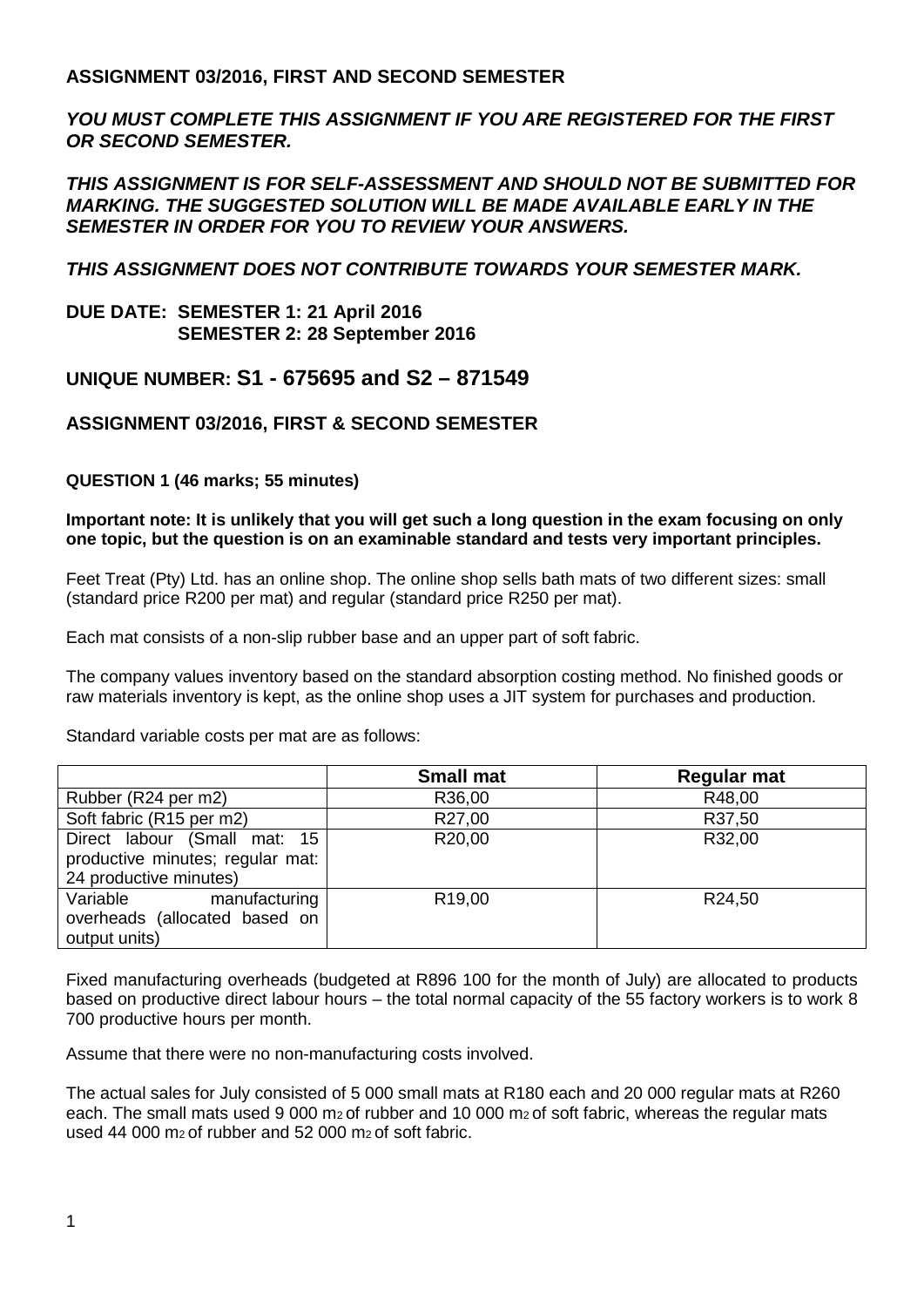The standard is to allow 10% idle time, but actual idle time amounted to only 360 of the total of 9 000 hours actually clocked. The small mats used 1 296 of the productive hours actually worked. Labourers were paid R84 per clock hour.

Actual variable manufacturing overheads amounted to R17,50 per small mat and R25 per regular mat. Actual fixed manufacturing overheads were R915 840.

The management accountant has compiled the following incomplete and insufficient reconciliation of budgeted and actual profit (the numbers, however, are correct where provided):

 $(F = Favourable; A = Adverse)$ 

|                                                                                                              | R           |
|--------------------------------------------------------------------------------------------------------------|-------------|
| Budgeted profit (based on 24 000 total budgeted sales units in the<br>mix of small mats to regular mats 1:3) | 1 635 900   |
| Add/less: Unknown variance(s)                                                                                |             |
| Standard profit                                                                                              | 1 697 250   |
| Add/less:                                                                                                    |             |
| Material purchase price variance                                                                             | 80 000 (F)  |
| Rubber                                                                                                       | 106 000 (A) |
| Soft fabric                                                                                                  | 186 000 (F) |
| Other material variances                                                                                     | ?           |
| Labour variances                                                                                             | ?           |
| Variable manufacturing overhead efficiency variance                                                          | 0           |
| Other (unknown) variances                                                                                    | ?           |
| Actual profit                                                                                                | 718 660     |
|                                                                                                              |             |

### **REQUIRED**

- a. Calculate the actual price per m<sub>2</sub> of rubber and per m<sub>2</sub> of soft fabric.  $(4)$
- b. Redo the reconciliation of budgeted and actual profit showing all the individual variances that are applicable in as much detail as possible to the extent that information is provided in the question, as well as whether each of them is favourable or adverse. You do not have to split the fixed overhead variances between products. (42)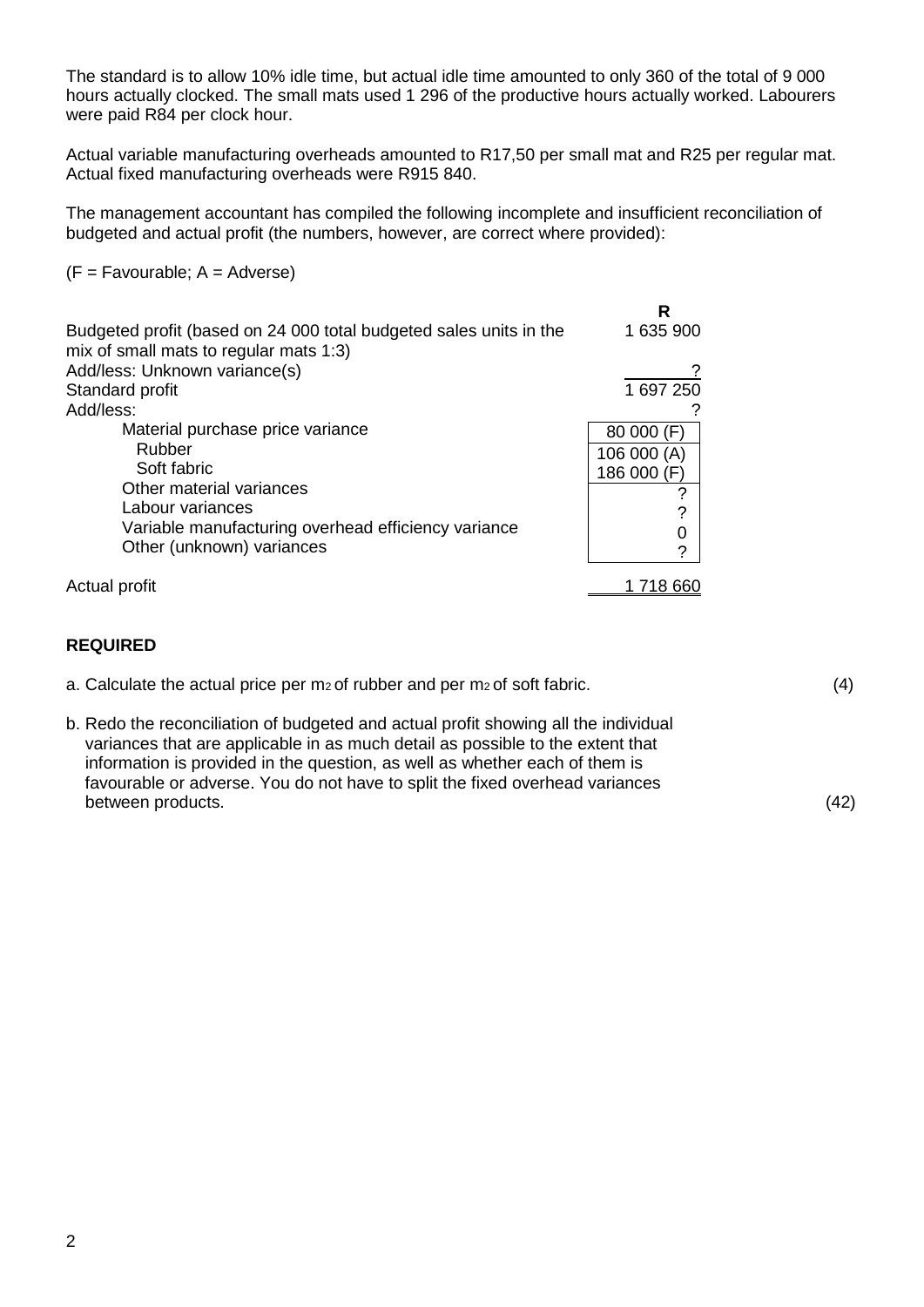## **QUESTION 2 (25 marks; 30 minutes)**

### **This question consists of two independent parts.**

### **PART A (16 marks; 19 minutes)**

Travelfrenzy Ltd manufactures suitcases. The company values inventory based on the standard **absorption** costing method. Materials are recorded at actual costs. There were no raw materials, workin-process or finished goods inventory at the beginning or end of 2014.

### **The following actual results are available for the 2014 year:**

Number of suitcases manufactured (demand is unlimited) 80 000

|                                                        |               | R          |
|--------------------------------------------------------|---------------|------------|
| Material purchased                                     | 83 000kg      | 19 090 000 |
| Direct labour                                          | 119 500 hours | 12 350 000 |
| Variable overheads (recovered based on units produced) |               | 6 000 000  |
| <b>Fixed overheads</b>                                 |               | 1 500 250  |

### **Additional information:**

1. Material issued to production = 81 050 kg.

2. The actual sales for 2014 amounted to R88 000 000 (80 000 suitcases).

Management of Travelfrenzy Ltd is considering investing in a new machine that could perhaps boost their manufacturing capacity. The estimated annual number of suitcases produced and sold and probabilities based on different output levels are as follows:

# **No. of**

| NO. Of    |                    |
|-----------|--------------------|
| suitcases | <b>Probability</b> |
| 61 000    | 0,10               |
| 73 000    | 0.15               |
| 74 500    | 0,18               |
| 80 000    | 0,24               |
| 87 000    | 0,22               |
| 95 000    | 0.11               |
|           |                    |

### **REQUIRED**

| (a) Calculate the actual breakeven sales volume in units for 2014.<br>(b) Calculate the actual breakeven sales value for 2014.<br>(c) Calculate the units to be sold to obtain a R2 000 000 profit for 2014. The effect of taxation<br>can be ignored.<br>(d) Calculate the expected number of suitcases the new machine will manufacture<br>and advise management whether the new machine should be bought.<br>(e) Explain the meaning of the terms standard deviation and coefficient of variation as measures<br>of risk. | (5)<br>(1)<br>(2)<br>(4)<br>(4) |
|------------------------------------------------------------------------------------------------------------------------------------------------------------------------------------------------------------------------------------------------------------------------------------------------------------------------------------------------------------------------------------------------------------------------------------------------------------------------------------------------------------------------------|---------------------------------|
|                                                                                                                                                                                                                                                                                                                                                                                                                                                                                                                              |                                 |

Round all your answers to two decimals.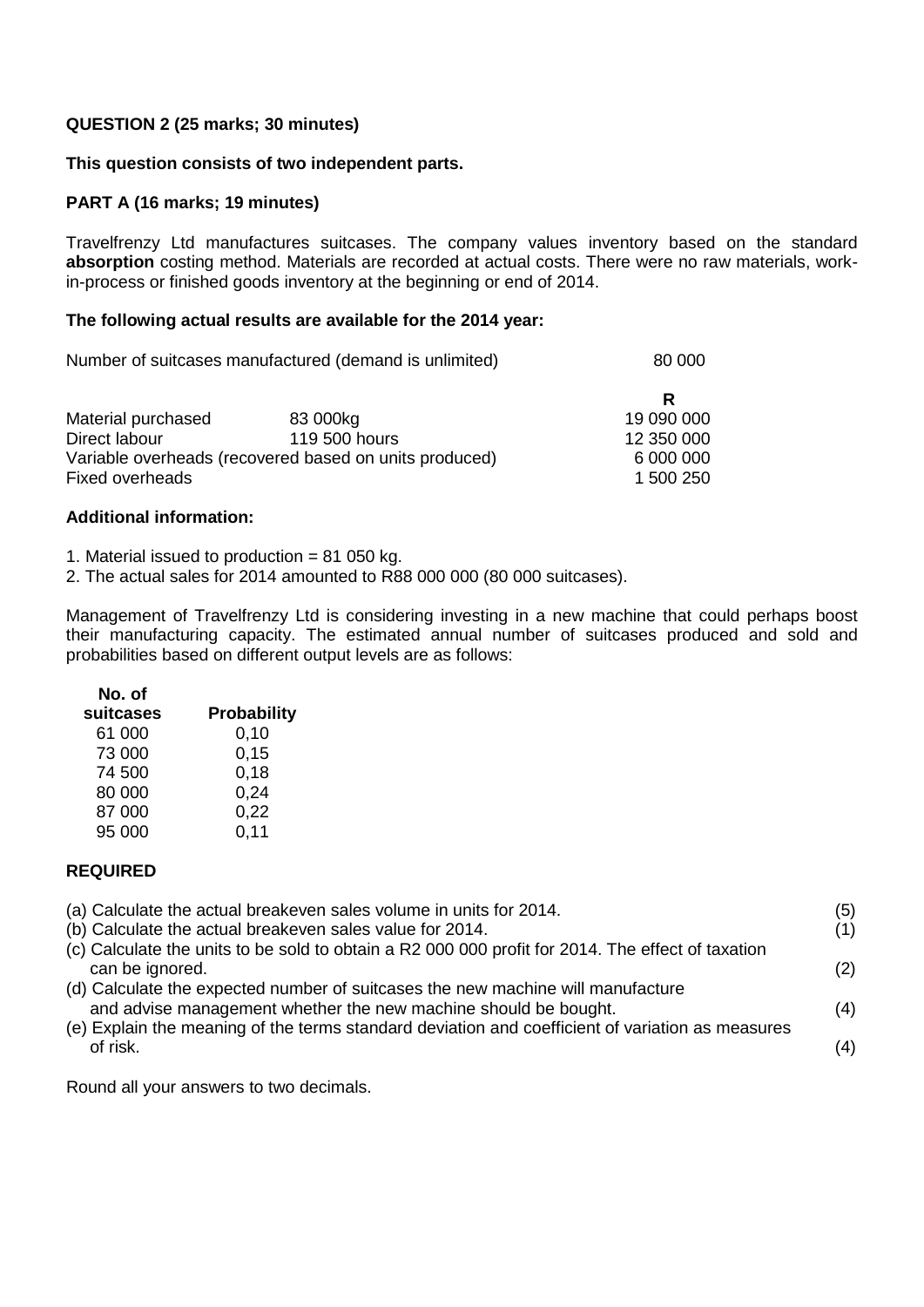## **PART B (9 marks; 11 minutes)**

Multique (Pty) Ltd. sells two types of eye moisturisers: I-gel and I-creme. The following is an extract from budget documents for the financial year ended 31 March 2015:

|                                | l-gel                | <b>I-creme</b>   |
|--------------------------------|----------------------|------------------|
| Selling price per unit         | R <sub>120</sub>     | R <sub>160</sub> |
| Total contribution             | R720 000             | R1 000 000       |
| Sales units                    | 16 000               | 10 000           |
| Direct fixed costs (avoidable) | R <sub>240</sub> 000 | R300 000         |

Common fixed costs amount to R225 400 and can be avoided if no I-gels and no I-cremes are sold.

## **REQUIRED**

- (a) Calculate the breakeven units for 2014 based on the standard product mix. (5)
- (b) Calculate the breakeven sales value for 2014. (4)

[Drury adapted]

## **QUESTION 3 (13 marks; 16 minutes)**

Summary financial statements are given below for one division of a large divisionalised company.

*Summary divisional financial statements for the year ended 31 December 2014:*

|                              | <b>Balance sheet</b> |                   | Income statement |
|------------------------------|----------------------|-------------------|------------------|
|                              | R'000                |                   | R'000            |
| Non-current assets           | 1 500                | Revenue           | 4 0 0 0          |
| <b>Current assets</b>        | 600                  | Operating costs   | 3 600            |
| <b>Total assets</b>          | 2 100                | Operating profit  | 400              |
|                              |                      | Interest paid     | 70               |
| Divisional equity            | 1 000                | Profit before tax | 330              |
| Long-term borrowings         | 700                  |                   |                  |
| Current liabilities*         | 400                  |                   |                  |
| Total equity and liabilities | 2 100                |                   |                  |

\*Current liabilities are made up of normal trade payables and creditors.

### **Additional information:**

• It is not the normal nature of this company to borrow/supply loans.The cost of capital for the division is estimated at 12% per year.

• Annual rate of simple interest on the long term loans is 10%.

• The respective divisions may not use their own discretion on how they borrow money. Head office is responsible for financing decisions.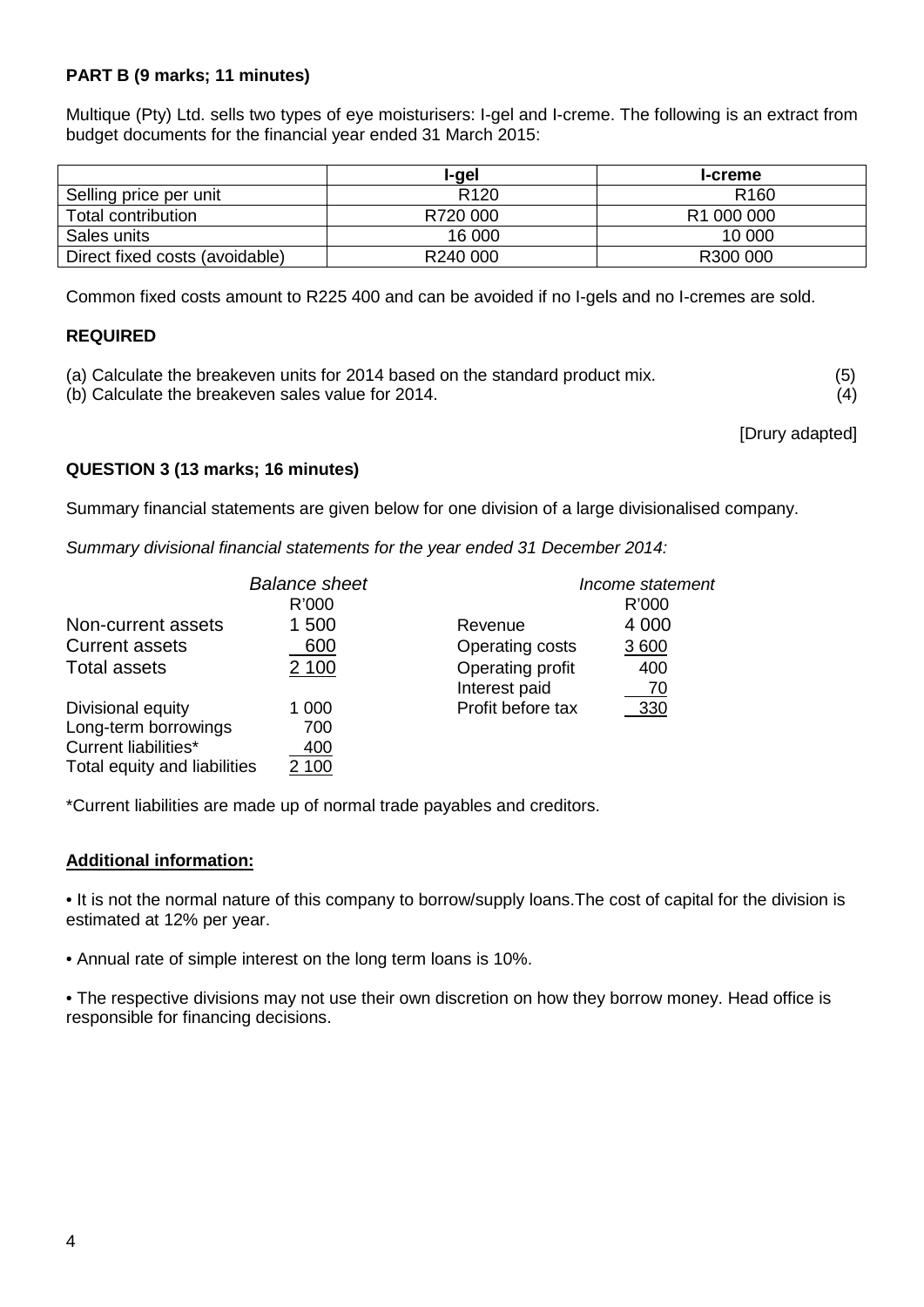## **REQUIRED**

| a. Calculate the divisional Return on Investment (ROI) for the year ended             |                |
|---------------------------------------------------------------------------------------|----------------|
| 31 December 2014.                                                                     | (2)            |
| b. Calculate the divisional Residual Income (RI) for the year ended 31 December 2014. | (2)            |
| c. State which method of performance evaluation (i.e. ROI or RI) would be more        |                |
| useful when comparing divisional performance and why.                                 | (2)            |
| d. Evaluate whether each of the following statements is true/false:                   |                |
| If head office expenses are allocated to the divisions based on gross income,<br>L.   |                |
| they should be excluded from the controllable profit calculation.                     | (1)            |
| ii.<br>Employment equity statistics of the respective divisions should be ignored     |                |
| when assessing the performance of the divisions.                                      | (1)            |
| iii.<br>Divisional profit contribution is the controllable profit, less any non-      |                |
| controllable expenses that are attributable to a division, and which would            |                |
| be avoidable if the division was closed.                                              | (1)            |
| e. Explain the difference between managerial and economic performance and state       |                |
| whether it includes controllable and/or non-controllable items, or not.               | (4)            |
|                                                                                       |                |
|                                                                                       | ICIMA Adapted1 |



Additional explanatory note on Return on investment (ROI):

**Return on investment:** Only controllable operating profit and controllable operating assets/liabilities should be taken into account in the calculation of ROI. Net operating profit is profit before interest and taxes and is sometimes referred to as EBIT (earnings before interest and taxes).

Thus: depending on whether it is the normal nature of the company to borrow/supply loans, the interest on these loans should be taken into account (if part of operational activities) or excluded from the operating profit of the company.

## **QUESTION 4 (12 marks; 14 minutes)**

Professional Processors (Pty) Ltd. uses a process costing system. The following information is available regarding quantities for January 2014:

|                                                               | <b>Units</b> |
|---------------------------------------------------------------|--------------|
|                                                               |              |
| Opening WIP $-$ 1 Jan. 2014 (20% complete with $\vert$ 25 000 |              |
| regard to conversion)                                         |              |
| Put into production during January 2014                       | 75 000       |
| Completed and transferred                                     | 80 000       |
| Closing WIP $-$ 31 Jan. 2014 (70% complete with               | 5 0 0 0      |
| regard to conversion)                                         |              |

The company uses the weighted average method of inventory valuation. Raw materials are added at the beginning of the process. Conversion occurs evenly throughout the process.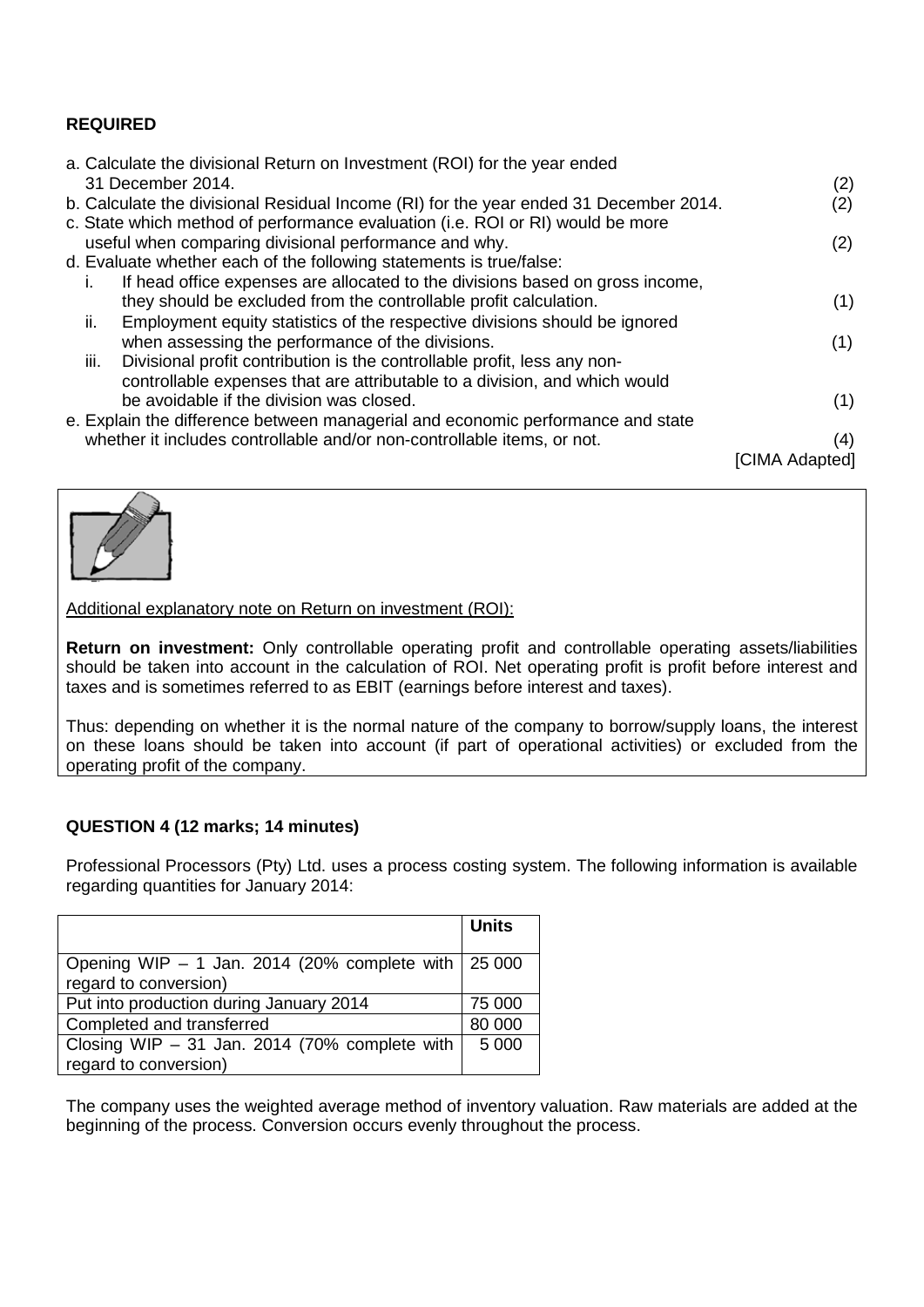## **REQUIRED**

(a) Prepare a quantity statement for January 2014 assuming that wastage occurs when the process is 60% complete (use the short-cut method if the requirements for its use are met). Normal losses amount to 4% of units that reach the wastage point. (6)

(b) Prepare a quantity statement for January 2014 assuming that wastage occurs evenly throughout the process (use the short-cut method) and are detected at the end of the process. Normal losses amount to 4% of units started in January 2014. (6)

### **QUESTION 5 (11 marks; 13 minutes)**

ABC (Pty) Ltd is a medium sized manufacturer of plastic squeeze bottles in the Midrand area. The management accountant of the company provided you with the following information for the financial year ended 30 April 2014:

|                          | <b>Note</b> | R         |
|--------------------------|-------------|-----------|
| Sales                    |             | 5 000 000 |
| Dividends received       | 2           | 50 000    |
| Cost of sales            | 3           | 2 000 000 |
| Office equipment at cost |             | 1 000 000 |
| Machinery at cost        |             | 1 000 000 |

### **Additional information:**

1. The company expects sales to increase by 8% for the coming financial year. Sales are spread evenly throughout the year.

2. The company invested R100 000 in the shares of Assus Ltd on 1 May 2013. Assus declared dividends on 31 March to all shareholders registered on 31 March 2014 and these dividends were payable on 30 June 2014.

3. The cost of sales is expected to increase by 5% per annum for the coming year. This takes into account all changes in cost of sales, including the increase in sales. The purchases of raw materials are made evenly throughout the year. No inventories of any kind is held.

4. Depreciation on office equipment is 20% per annum on the diminishing balance method and depreciation on machinery is 20% per annum on straight line method. Both the equipment and machinery were purchased on 1 May 2013.

5. To finance the acquisition of office equipment and machinery and the operating expenses for the first six months the company borrowed R3 million from Abza Bank on 1 May 2013 at 8% simple interest per annum. The interest is payable annually on 30 April. The capital is repayable in full on 30 April 2018.

6. For the financial year ended 30 April 2014, the company paid R16 000 per month on factory rental and R12 000 per month on vehicles rental. These are expected to increase by 5% and 6% respectively from 1 May 2014.

7. For the financial year ended 30 April 2014, the company's monthly salaries bill was R120 000. A salary negotiation with the workers' union was settled at 6% for the forthcoming financial year.

8. Administrative expenses were R15 000 per month and will increase by 7% per annum from 1 May 2014.

9. A provision for income tax of R3 000 per month will be made for the forthcoming financial year.

### **REQUIRED:**

Prepare the budgeted statement of profit or loss of ABC (Pty) Ltd for the six months ended 31 October 2014. State reasons for the omission of any items. (11)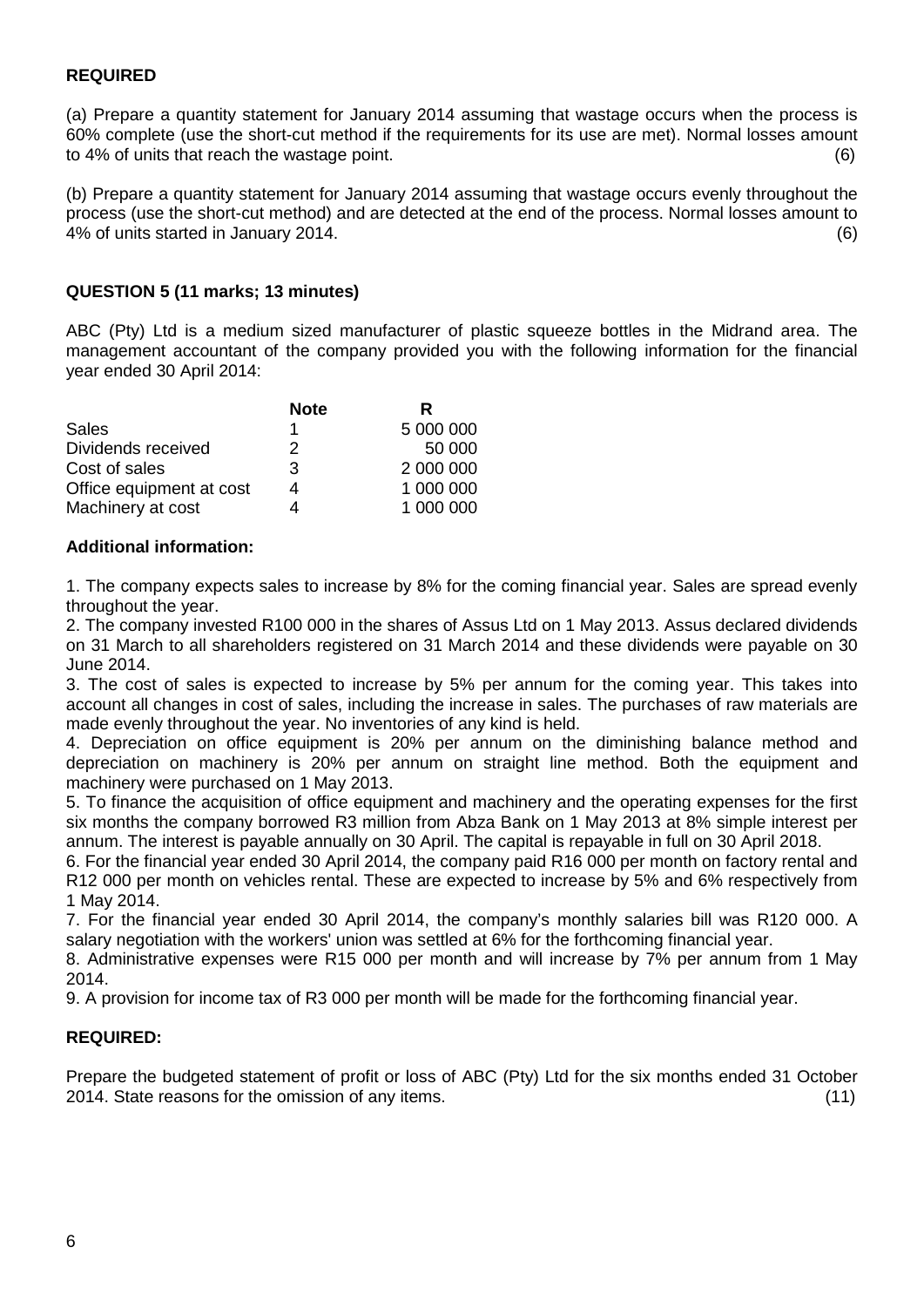## **QUESTION 6 (6 marks; 7 minutes)**

Smart (Pty) Ltd is a distributor of scientific calculators amongst the other products it sells. The company operates for 250 days per annum. The annual demand for the calculators is 10 000 units evenly spread throughout the year. The company maintains a safety stock of 80 calculators.

### **Additional information:**

| Purchase price per unit        | R30                  |
|--------------------------------|----------------------|
| Order costs per order          | R <sub>200</sub>     |
| Lead time                      | 10 days              |
| Cost of capital (after tax)    | 15%                  |
| Direct inventory holding costs | R5 per unit per year |

### **REQUIRED:**

(a) Calculate the economic order quantity for calculators. (3)

(b) Calculate the re-order point for the calculators. (3)

## **QUESTION 7 (13,5 marks; 16 minutes)**

Split (Pty) Ltd is a manufacturer of three products: Wing, Zing and Xeng. The same type of activities is needed in the production process for production of the respective products. The budgeted production is 2 000 of Wing, 2 500 of Zing and 3 000 of Xeng. The selling price per unit is R55 for Wing, R70 for Zing and R58 for Xeng. The variable cost per unit is R1,85 for Wing, R2,62 for Zing and R3,58 for Xeng. The company uses activity based costing.

### **The total budgeted fixed manufacturing overheads are as follows for the budget period:**

| Material acquisition | R <sub>100</sub> 000 |
|----------------------|----------------------|
| Material handling    | R <sub>50</sub> 000  |
| Machine setups       | R80 000              |
| Machine maintenance  | R <sub>110</sub> 000 |
| Indirect labour      | R60 000              |
|                      | R400 000             |

The above overhead items each represent an activity. Machine maintenance is required after a number of operating hours.

### **The analysis of the cost driver volumes for the budget period is as follows:**

| <b>Cost driver</b>    | Cost driver volumes per product type |      |             | Total |
|-----------------------|--------------------------------------|------|-------------|-------|
|                       | Wing                                 | Zing | <b>Xeng</b> |       |
| Machine setups        |                                      |      |             |       |
| Machine hours         |                                      |      |             |       |
| Indirect labour hours |                                      |      | 6           | 13    |
| Material movements    |                                      |      |             |       |
| Number of orders      |                                      | h    |             | 10    |

### **REQUIRED:**

(a) Indicate the most appropriate cost driver for each of the activities. (2,5)<br>(b) Calculate the profit per unit of each product using the activity based costing approach. (11) (b) Calculate the profit per unit of each product using the activity based costing approach.